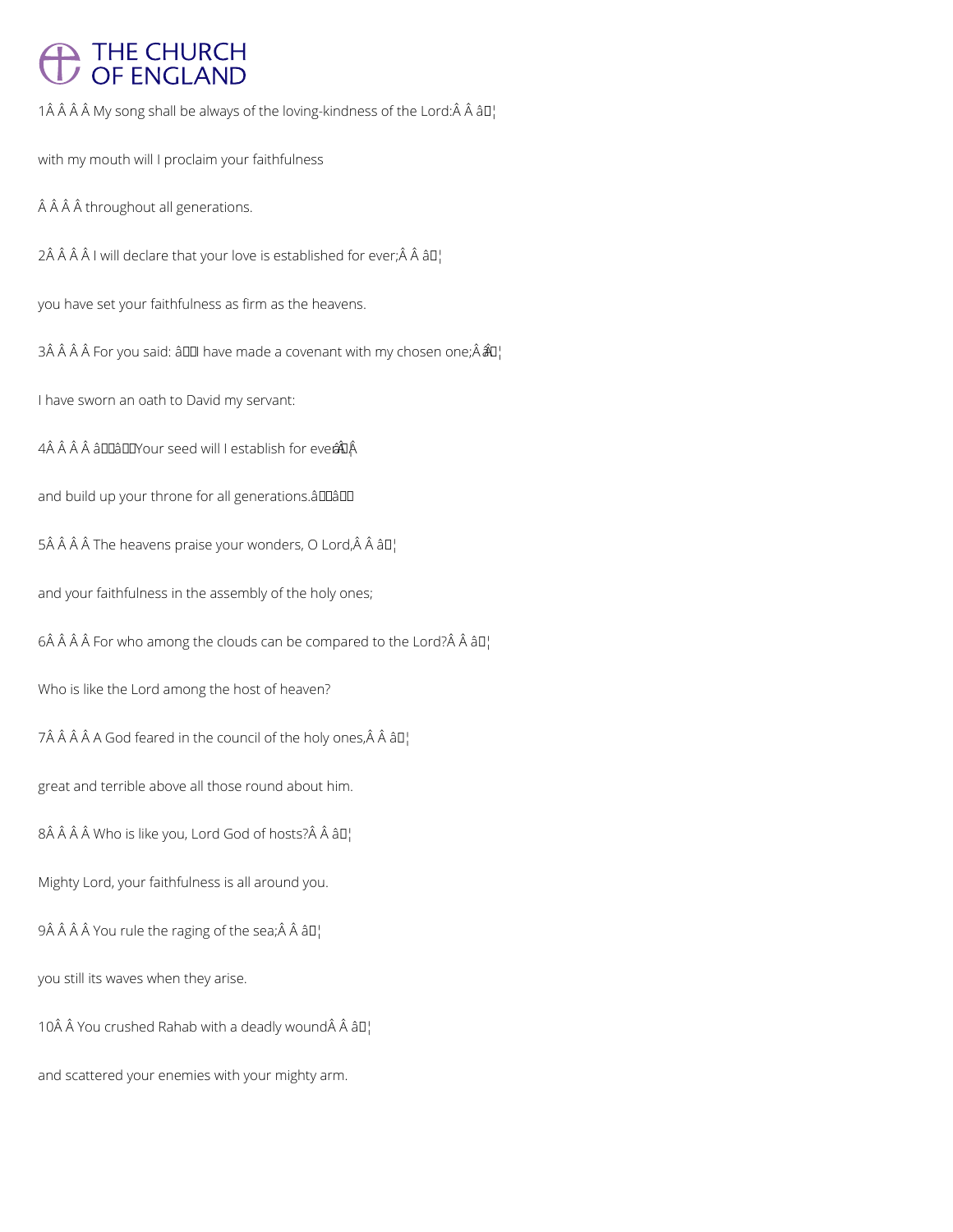11 $\hat{A}$   $\hat{A}$  Yours are the heavens; the earth also is yours;  $\hat{A}$   $\hat{A}$   $\hat{a}$  $\Gamma$ 

you established the world and all that fills it.

12Â Â You created the north and the south; $\hat{A}$  Â â $\Pi'$ 

Tabor and Hermon rejoice in your name.

13Â Â You have a mighty arm;Â Â â D¦

strong is your hand and high is your right hand.

14 $\hat{A}$   $\hat{A}$  Righteousness and justice are the foundation of your throne; $\hat{A}$   $\hat{A}$   $\hat{a}$   $\Box$ 

steadfast love and faithfulness go before your face.

15 $\hat{A}$   $\hat{A}$  Happy are the people who know the shout of triumph: $\hat{A}$   $\hat{A}$   $\hat{a}$  $\Box$ 

they walk, O Lord, in the light of your countenance.

16 $\hat{A}$   $\hat{A}$  In your name they rejoice all the day long $\hat{A}$   $\hat{A}$   $\hat{a}$   $\Box$ 

and are exalted in your righteousness.

17 $\hat{A}$   $\hat{A}$  For you are the glory of their strength, $\hat{A}$   $\hat{A}$   $\hat{a}$   $\Box$ 

and in your favour you lift up our heads.

18Â Â Truly the Lord is our shield; Â Â â $\mathbb{I}^1$ 

the Holy One of Israel is our king.

19 $\hat{A}$   $\hat{A}$  You spoke once in a vision and said to your faithful people: $\hat{A}$  $\hat{A}$  $\hat{a}$  $I$ 

â<br />
andle have set a youth above the mighty;

Â Â Î l have raised a young man over the people.

20Â Â â III have found David my servant;Â â I¦

with my holy oil have I anointed him.

21 Â Â â $\Box$  DMy hand shall hold him fast  $\hat{a}$   $\Box$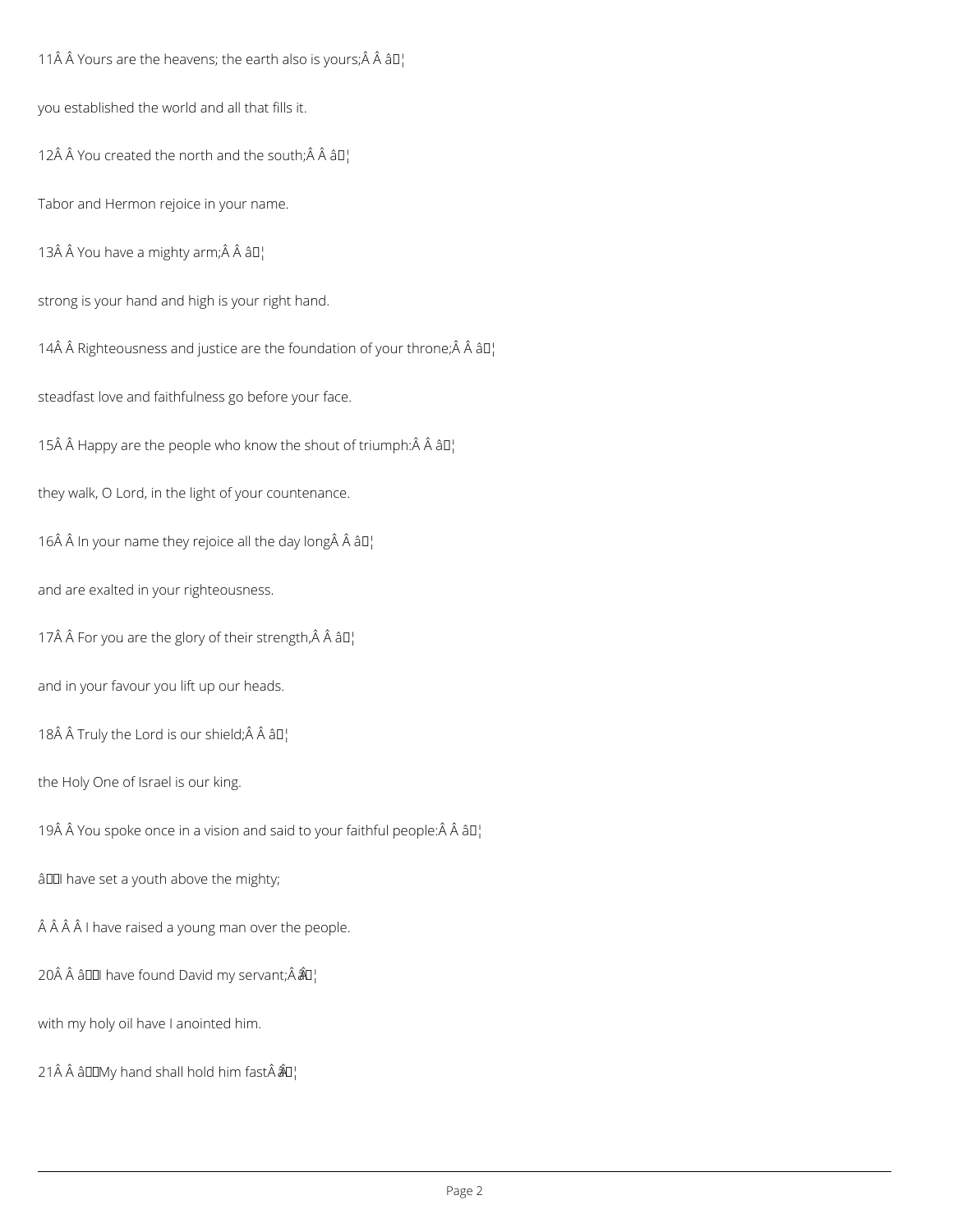and my arm shall strengthen him.

22Â Â â $\square$ No enemy shall deceive him, Â $\hat{a}$ u¦

nor any wicked person afflict him.

23Å  $\hat{A}$  â $\Box$  will strike down his foes before his face $\hat{A}$  $\hat{A}$  $\Box$ 

and beat down those that hate him.

24 $\hat{A}$   $\hat{A}$   $\hat{a}$   $\square$  My truth also and my steadfast love shall be with him,  $\hat{A}$  $\hat{a}$  $\square$ 

and in my name shall his head be exalted.

25Å  $\hat{A}$  âDDI will set his dominion upon the sea $\hat{A}$  $\hat{A}$  $I$ <sub>i</sub>

and his right hand upon the rivers.

26Â Â âDDHe shall call to me, âDDYou are my Father  $\hat{a}$ DÂ

my God, and the rock of my salvation;â

27Â Â âDDAnd I will make him my firstborn, Â ÂD¦

the most high above the kings of the earth.

28 Â Â â DUThe love I have pledged to him will I keep for ever,  $\hat{A}$  $\hat{a}$ U<sub>i</sub>

and my covenant will stand fast with him.

29 $\hat{A}$   $\hat{A}$  and His seed also will I make to endure for ever $\hat{A}$  $\hat{A}$ u'

and his throne as the days of heaven.

30 â DDBut if his children forsake my law  $\hat{a}$ U'

and cease to walk in my judgements,

31 Â Â â D I f they break my statutes  $\hat{A}$  $\hat{B}$ 

and do not keep my commandments,

32Â Â â $\Box$  will punish their offences with a rodÂ $\hat{a}$  $\Box$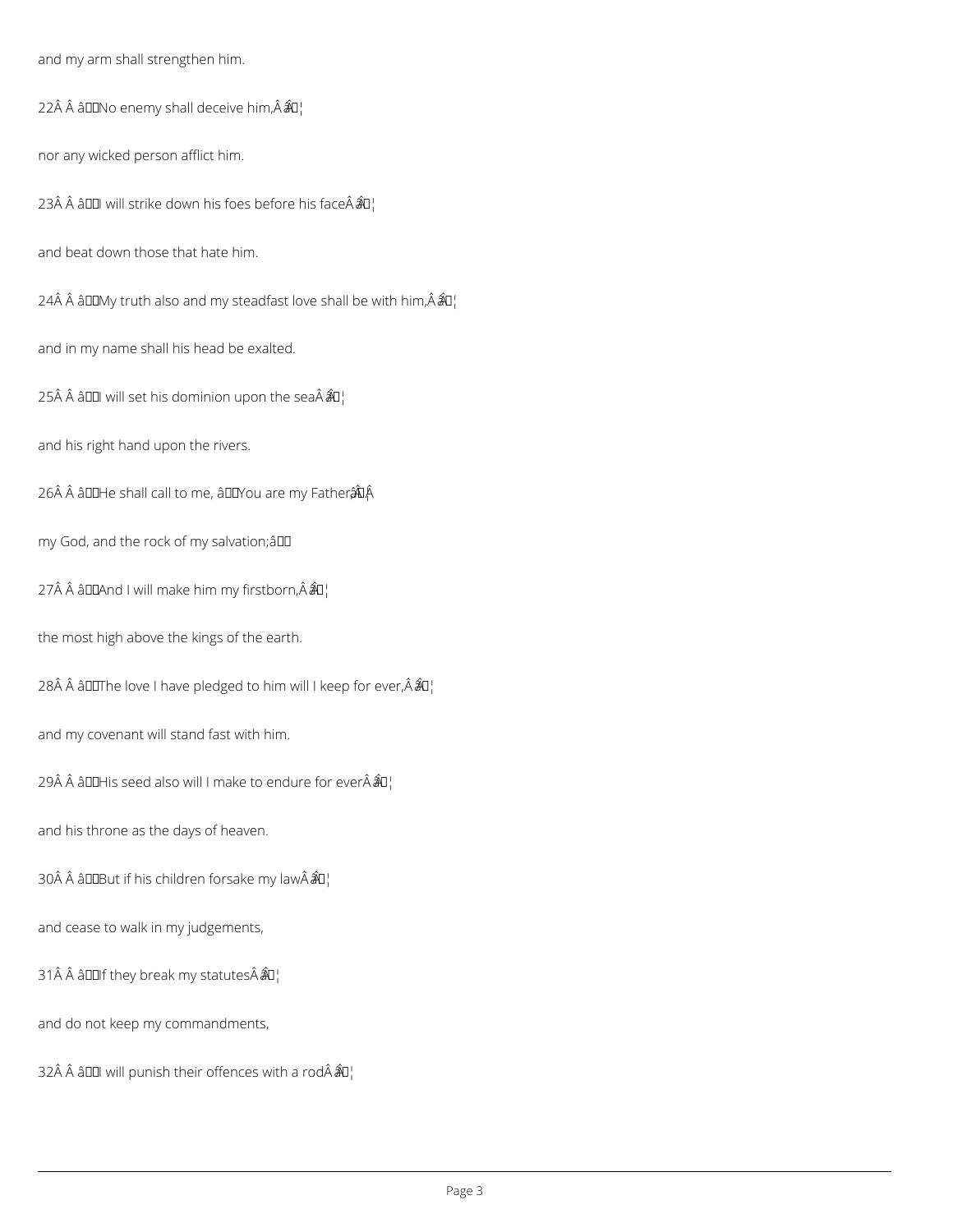and their sin with scourges.

33 âDDBut I will not take from him my steadfast love  $\hat{a}$ O¦

nor suffer my truth to fail.

34 âDDMy covenant will I not break  $\hat{a}$ u¦

nor alter what has gone out of my lips.

35 âDDOnce for all have I sworn by my holiness  $\hat{a}$ D¦

that I will not prove false to David.

36 $\hat{A}$   $\hat{A}$  allehis seed shall endure for ever $\hat{A}$  $\hat{A}$ l

and his throne as the sun before me;

37 $\hat{A}$   $\hat{A}$  allest and fast for ever as the moon,  $\hat{A}$  $\hat{A}$  $I$ <sub>i</sub>

the enduring witness in the heavens.aDD

38Â Â But you have cast off and rejected your anointed;Â Â âD¦

you have shown fierce anger against him.

39 $\hat{A}$  Å You have broken the covenant with your servant, $\hat{A}$   $\hat{A}$   $\hat{a}$   $\Gamma$ 

and have cast his crown to the dust.

40 $\hat{A}$   $\hat{A}$  You have broken down all his walls $\hat{A}$   $\hat{A}$   $\hat{a}$   $\Box$ 

and laid his strongholds in ruins.

41 $\hat{A}$   $\hat{A}$  All who pass by despoil him, $\hat{A}$   $\hat{A}$   $\hat{a}$ D<sub>1</sub>

and he has become the scorn of his neighbours.

42 $\hat{A}$   $\hat{A}$  You have exalted the right hand of his foes $\hat{A}$   $\hat{A}$   $\hat{a}$   $\Box$ 

and made all his enemies rejoice.

43Å  $\hat{A}$  You have turned back the edge of his sword $\hat{A}$   $\hat{A}$   $\hat{a}$   $\Box$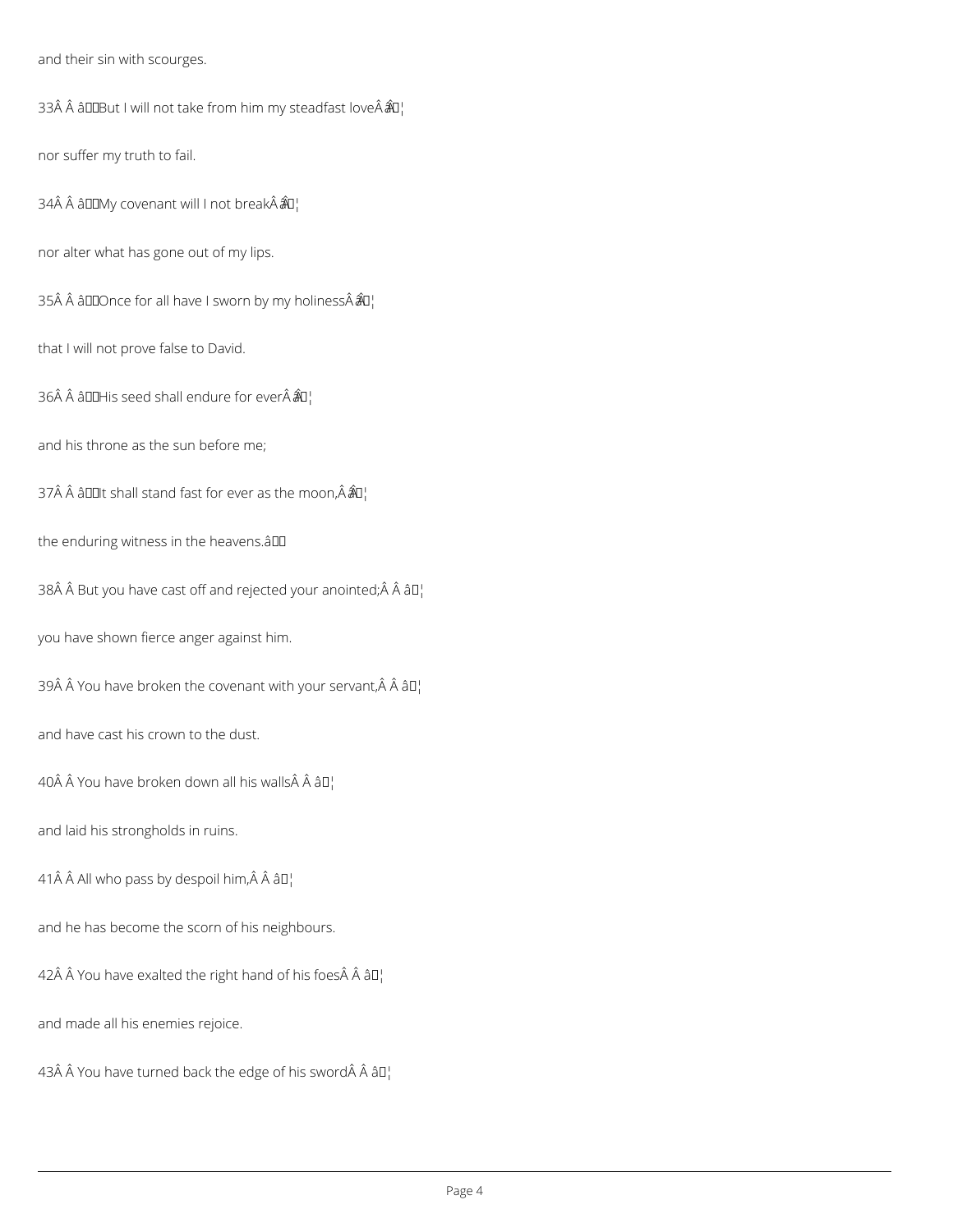and have not upheld him in battle.

44 $\hat A$   $\hat A$   $\,$  You have made an end o $\tilde a$  This radiance  $\hat A$   $\hat A$ 

and cast his throne to the ground.

 $45 \hat{A}$  Å You have cut short the day<sup>ry</sup> of his youth  $\hat{A}$   $\hat{A}$ 

and have covered him with shame.

 $46$  $\hat{A}$  How long will you hide yourself sâo $^{TM}$ uitterly, O Lord? $\hat{A}$   $\hat{A}$ 

How long shall your anger burn like fire?

 $47$   $\hat{A}$   $\hat{A}$   $R$  emember how short  $\hat{a}$ m<sup>ty</sup>; time is,  $\hat{A}$   $\hat{A}$ 

how frail you have made all mortal flesh.

48 $\hat{A}$  Å Which of the living shall  $\hat{A}$   $\hat{M}$  and  $\hat{B}$   $\hat{A}$  and  $\hat{A}$ 

and shall deliver their soul from the power of darkness?

 $49$  $\AA$   $\AA$  Where, O Lord, is your stea $\hat{a}$ d $\hat{b}$  and thove of old,  $\hat{A}$   $\hat{A}$ 

which you swore to David in your faithfulness?

50 Å Å Remember, O Lord, how your sarvant is scorned, Â Å

how I bear in my bosom the taunts of many peoples,

51 Â Â While your enemies mad Mk, O Lord, Â Â

while they mock the footsteps of your anointed.

 $52 \text{\AA}$   $\text{\AA}$  Blessed be the Lord for FM evermore.  $\text{\AA}$   $\text{\AA}$ 

Amen and Amen.

Â

Common Worship: Services and Prayers for the Church of England, material from which is inc

is copyrighth  $\hat{\mathbb{A}}$  @Archbishops' 2000 Qun and publish head roby House Publishing

Copy to clipboard